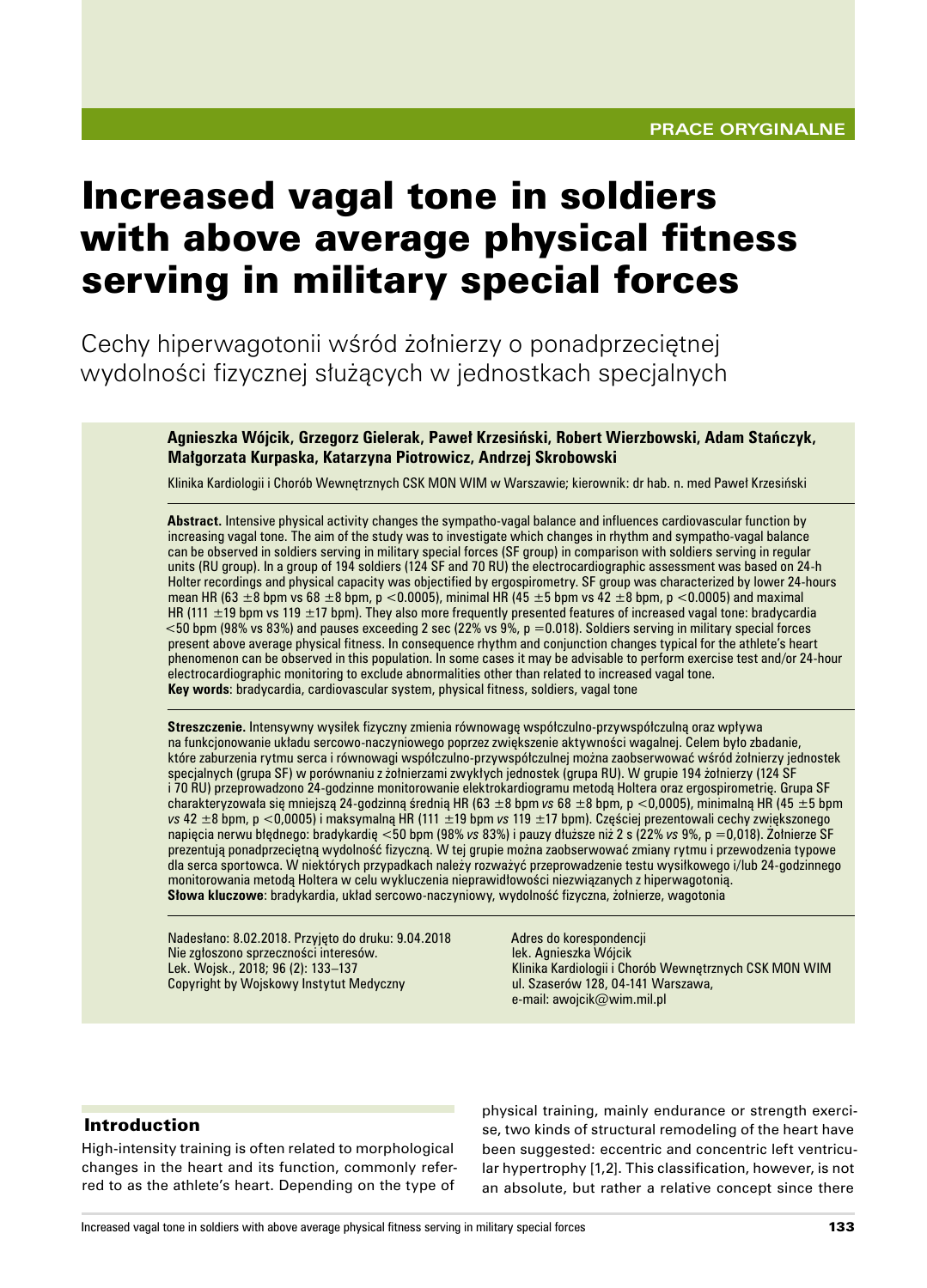#### **Prace oryginalne**

are no pure pressure or pure volume load exercises [1]. Regular intensive physical activity changes not only the structure of the heart but also influences its function by changing the sympatho-vagal balance of the autonomic nervous system [3]. The more intensive and long lasting exercise, the greater is the dominance of parasympathetic or vagal tone, which leads to specific rhythm disturbances, such as: sinus bradycardia, sinus arrhythmia (mostly related to respiration), sinus pauses and wandering atrial pacemaker. Typical conjunction disturbances are first degree atrio-ventricular block, Mobitz type I second degree atrio-ventricular block, and atrioventricular dissociation [3-6]. The above mentioned disturbances seem to be benign and disappear during exercise or even while changing the position from supine to sitting or standing. Most studies on rhythm and conjunction disturbances in athletes are based on changes registered in 12-lead electrocardiograms [7-9].

## Aims

The aim of the present study was to investigate which changes in rhythm and sympatho-vagal balance can be observed in soldiers serving under high psychosomatic stress in comparison with soldiers serving in regular units. We hypothesize that those soldiers, trained above average, may present similar cardiovascular phenotype as athletes. Thus, some electrocardiographic features should not be interpreted as abnormalities but the reflection of increased vagal tone. We based our assessment on 24-h Holter electrocardiographic recording in two groups of soldiers: serving in military special forces and regular military units. Their physical capacity was objectified by ergospirometry.

### Materials and methods

#### **Study group**

The first subgroup comprised of 124 young to middle- -aged males (between 25–45 years of age) serving at least 12 months in military special forces (SF group), who were exposed to special psychophysical burdens associated with the specificity of military service, i.e. the operations in places of regular military conflicts, at altitudes >2000 m above the sea level, in very dry or humid climate. The specificity of their duties demands regular and long-term training. Therefore, it was assumed that they are individuals of above average physical fitness. The second subgroup consisted of 70 healthy, young to middle-aged males (between 25–45 years of age) of average physical fitness serving in regular military units (RU group).

All participants were volunteers and signed written informed consent. Exclusion criteria comprised: (1) known cardiovascular disease before enrollment (such as coronary artery disease, heart failure, hypertension of 2<sup>nd</sup> grade, significant arrhythmias); (2) symptoms raising suspicion of these illnesses; (3) known skeleto-muscular and (4) pulmonary diseases, (5) disabilities that did not allow following the study protocol. The study protocol was approved by the local ethics committee of the Military Institute of Medicine.

#### **Diagnostics**

The study protocol consisted of 2 days of testing, on which each participant underwent physical examination with special attention focused on the risk factors of cardiovascular diseases. Office systolic and diastolic blood pressure (SBP, DBP) was measured in a sitting position after 5 minutes of rest by a qualified nurse. The cut off value for hypertension was ≥140/90mmHg according to the European Society of Cardiology Guidelines [10].

The 24-hour Holter electrocardiographic monitoring was conducted with the use of three-channel recorders. Recordings were started at about 10 am  $(\pm 2$  hours) and finished at about 10 am  $(\pm 2 \text{ hours})$  the next day. The subjects were directed to go to bed around 10 pm and rise around 6 am. They were advised to maintain normal daily routine except for strenuous physical exercise and consumption of alcoholic beverages. All recordings were analyzed with the use of a commercial analyzer. The final analysis focused on mean, minimal and maximal heart rate (HR), presence of bradycardia <50 beats/min and <40 beats/min, pauses >2 sec, supraventricular and ventricular extrasystoles, conjunction disturbances such as atrio-ventricular blocks or sinus block. Increased vagal tone was defined as the presence of at least one of: bradycardia <40 beats/min, pauses >2 sec, atrio-ventricular blocks or sinus block. Due to poor quality the 24-hour Holter monitoring records from 4 subjects, they were excluded from final analysis (3 in SF group and 1 in RU group).

In order to objectively assess physical fitness of participants we conducted ergospirometry (cardio-pulmonary exercise test – CPET) with ramp protocol with the use of ZAN 680 system (ZAN Messgerate GmbH; Germany). The following parameters were taken under consideration as characterizing subject's physical fitness: percentage of predicted load (% pred. load) and percentage of predicted peak oxygen uptake (% pred. peak  $VO<sub>2</sub>$ ).

#### **Statistical analysis**

The statistical analysis was performed using Statistica 10.0 (StatSoft Inc., Tulsa, USA). The distribution and normality of data were assessed by visual inspection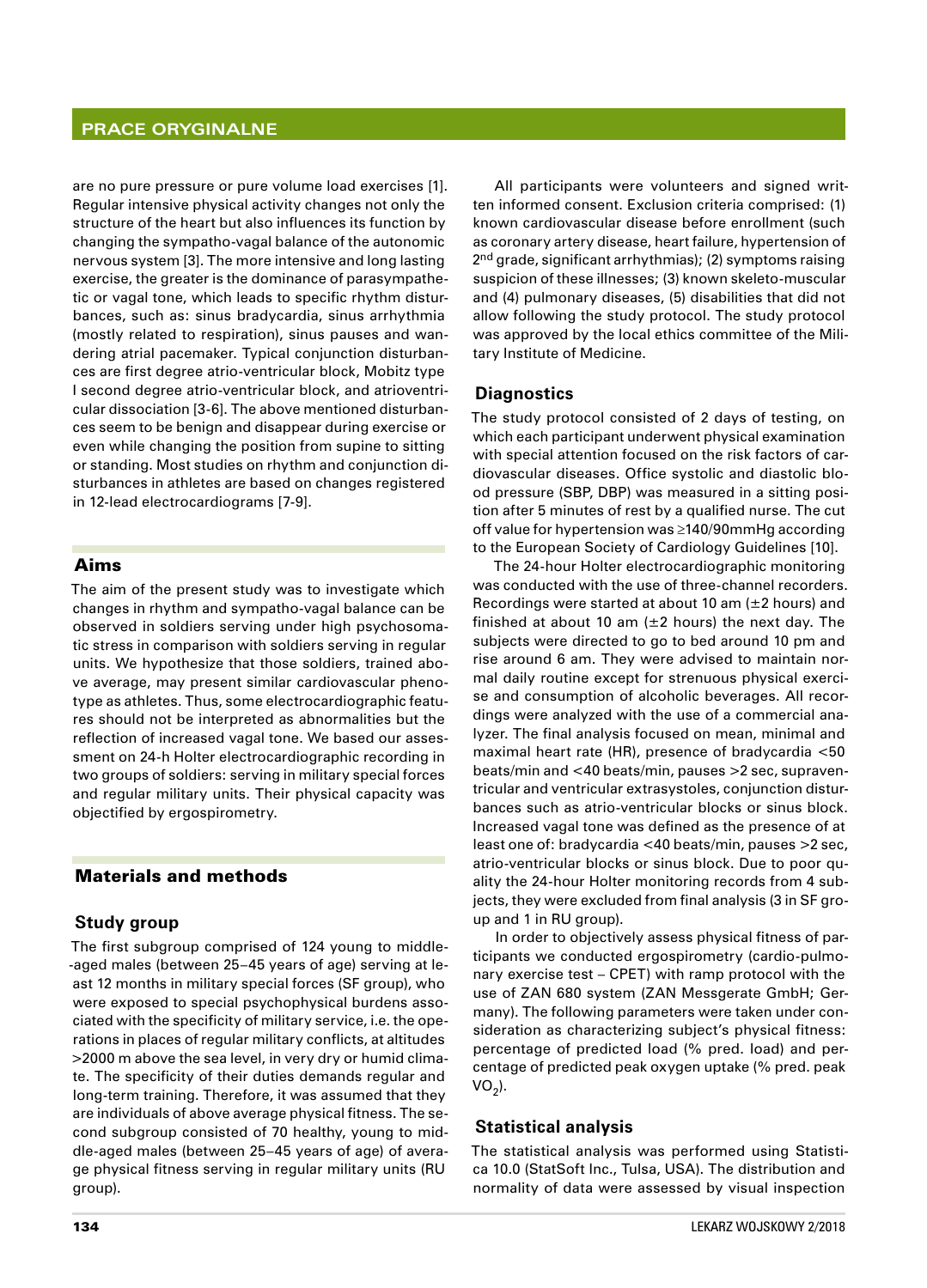# **Prace oryginalne**

and the Kolmogorov-Smirnov test. Continuous variables were presented as means ±standard deviations (SD) and categorical variables as absolute and relative frequencies (percentages). The analysis of the differences between absolute values of the variables was performed with the use of t-test for normally distributed data and Mann-Whitney U-test for non-normally distributed data. The assessment of the relation between variables was performed based on Pearson and Spearman correlation coefficients.

## Results

## **General characteristics**

General characteristics of the study and control groups are presented in table 1. The study group was older than the control group and had higher body mass index. The study group also presented with lower HR and lower SBP. There was no statistical difference in DBP (but the trend toward lower values in SF group).

## **Physical fitness**

Results of ergospirometry revealed that SF group, as it was anticipated, was characterized with higher % pred. peak load (SF versus RU: 115% versus 89%, p <0.0005) and higher % pred. peak  $VO<sub>2</sub>$  (116% versus 106%,  $p=0.002$ ).

## **24-hour Holter electrocardiographic monitoring**

Study group characterized with lower mean 24-hour HR (SF versus RU:  $63\pm8$  bpm versus  $68\pm8$  bpm, p<0.0005), minimal 24-hour HR (45  $\pm$ 5 bpm versus 42  $\pm$ 8 bpm,  $p$  <0.0005) and maximal 24-hour HR (111  $\pm$ 19 bpm versus 119 ±17bpm, p <0.0005). Bradycardia <50 bpm and increased vagal tone were also more common in the SF group (SF versus RU: 98% versus 83%, p <0.0005 and 97% versus 23%,  $p = 0.001$ ; respectively). Pauses exceeding 2 seconds were recorded in 22% of subjects in the SF group, whereas only in 9% in the RU group (p=0.018). There was no statistical difference in the prevalence of atrio-ventricular blocks or sinus blocks (Table 2.).

## **Discussion**

Presence of the phenomenon of the athlete's heart with its structural and functional changes in cardiovascular and autonomic nervous system forced international medical societies dealing with sports medicine to create separate criteria of electrocardiogram assessment for athletes [8-9]. These criteria have been used **Table 1. General characteristics of the study group and the control group Tabela1. Ogólna charakterystyka grupy badanej i grupy kontrolnej**

|                                    | <b>SF</b> group<br>(n=124) | <b>RU</b> group<br>$(n=70)$ | P          |
|------------------------------------|----------------------------|-----------------------------|------------|
| age (years),<br>mean $\pm$ SD      | $37 + 4$                   | $26 \pm 4$                  | $<$ 0.0005 |
| HR (bpm), mean $\pm$ SD            | $60 \pm 9$                 | $72 + 15$                   | < 0.0005   |
| SBP (mm Hg),<br>mean $\pm$ SD      | $120 \pm 10$               | $131 + 12$                  | < 0.0005   |
| DBP (mm Hq),<br>mean $\pm$ SD      | $75 + 7$                   | $77 + 7$                    | 0.057      |
| body weight (kg),<br>mean $\pm$ SD | $83 \pm 8$                 | $78 + 10$                   | 0.0001     |
| height (cm),<br>mean $\pm$ SD      | $179 \pm 6$                | $178 \pm 6$                 | 0.42       |
| BMI ( $kg/m2$ ),<br>mean $\pm$ SD  | $26.1 \pm 1.9$             | $24.2 \pm 2.5$              | 0.001      |
| current smokers, n (%)             | 4 (3%)                     | 36 (51%)                    | < 0.0005   |
| smokers in the past,<br>n (%)      | 25 (20%)                   | 6(9%)                       | 0.03       |

BMI – body mass index, HR – heart rate, SBP – office systolic blood pressure, DBP – office diastolic blood pressure

#### **Table 2. Results of 24-hour Holter recordings Tabela 2. Wyniki 24-godzinnego monitorowania metodą Holtera**

|                                                                    | <b>SF</b> group<br>$(n=121)$ | <b>RU</b> group<br>$(n=69)$ | P        |
|--------------------------------------------------------------------|------------------------------|-----------------------------|----------|
| mean heart rate (bpm),<br>mean $\pm$ SD                            | $63 \pm 8$                   | $68 \pm 8$                  | < 0.0005 |
| minimal heart rate (bpm),<br>mean $\pm$ SD                         | $45 + 5$                     | $42 + 8$                    | < 0.0005 |
| maximal heart rate (bpm),<br>mean $+SD$                            | 111 $\pm$ 19                 | $119 + 17$                  | < 0.0005 |
| bradycardia <sub>50</sub> beats/<br>min. $n$ $\%$ )                | 118 (98%)                    | 57 (83%)                    | 0.007    |
| bradycardia <40 beats/<br>min, n (%)                               | 71 (59%)                     | 34 (49%)                    | 0.234    |
| first degree atrio-<br>ventricular block, n (%)                    | $1(0.8\%)$                   | 2(3%)                       | 0.267    |
| second degree atrio-<br>ventricular block<br>Mobitz I type, n (%)  | 9(7%)                        | 4(6%)                       | 0.677    |
| second degree atrio-<br>ventricular block<br>Mobitz II type, n (%) | 2(1.7%)                      | $0(0\%)$                    | 0.285    |
| advanced atrio-ventricular<br>block, n (%)                         | 2(1.7%)                      | $0(0\%)$                    | 0.285    |
| pauses $>2$ sec, n $(\%)$                                          | 27 (22%)                     | 6(9%)                       | 0.018    |
| increased vagal tone, n (%)                                        | 117 (97%)                    | 57 (23%)                    | < 0.0005 |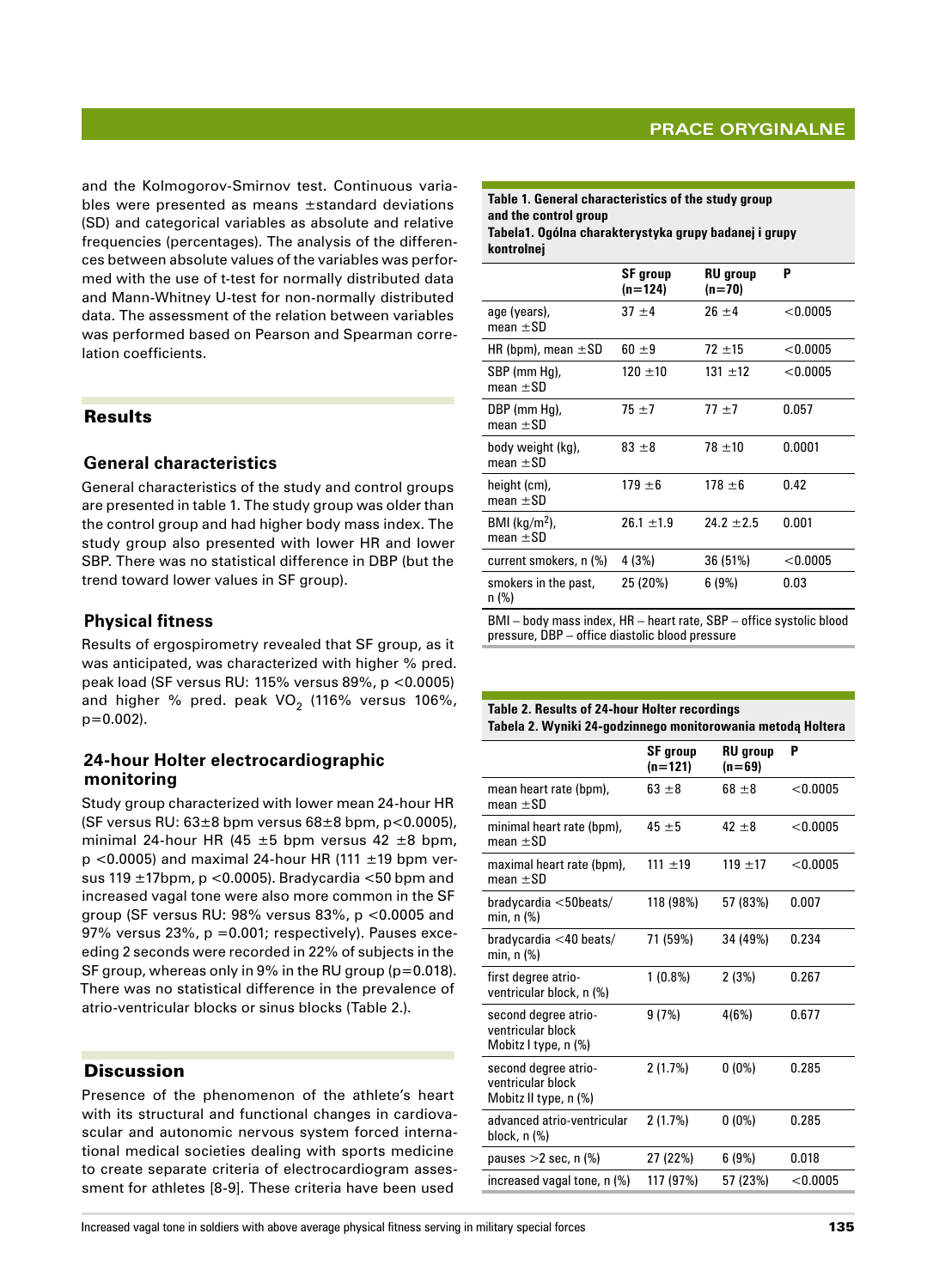#### **Prace oryginalne**

in cardiovascular screening of athletes before competition in order to catch those who are at risk of serious cardiac diseases or sudden cardiac death without causing unnecessary disqualifications. In present study we showed that similar rhythm and conjunction disturbances, probably as a result of increased vagal tone, can be observed in 24-hour Holter electrocardiographic recording in soldiers who undergo heavy physical training as a regular part of their service. Results of ergospirometry proved that these soldiers presented above average exercise capacity, expressed by high peak load and peak  $VO<sub>2</sub>$  that suggest benign character of these features.

Physical examination itself revealed typical findings connected with higher level of physical fitness, that is lower HR and lower BP. 24-hour Holter recordings showed that the study group had lower mean, minimal and maximal HR, more often presented bradycardia <50 bpm, pauses exceeding 2 seconds and increased vagal tone. We did not find difference in the prevalence of conjunction disturbances, though first and second degree Mobitz type I atrio-ventricular blocks were observed in both groups. Similarly to our study Vitasalo et al. compared 24-hour Holter recordings of 35-highly trained athletes with 35 matched controls, in which they proved that athletes had lower mean and minimal heart rates, more often presented with bradycardia and pauses exceeding 2 seconds [11]. However, they also observed higher prevalence of first and second degree atrio- -ventricular blocks in athletes, which was not noted in our SF group. This may be due to the fact that these soldiers do not undergo typical athletic competition regimen but they perform individual training without following a strict protocol. On the other hand, among RU soldiers there were also some well fitted ones. The difference in age (older SF subjects) also matters.

The possibility of presence of electrocardiographic indicators of increased vagal tone in above averaged trained soldiers should be considered during periodic examinations. Most of them are just a sign of good fitness and should not be interpreted as pathology. Carefully completed anamnesis itself may reveal the cause of electrocardiographic increased vagal tone. In some cases further diagnostics may be helpful to exclude clinically relevant pathology: ergospirometry provides objective assessment of exercise capacity and 24-hour Holter monitoring helps to identify advanced conjunction disturbances. Special attention should be attached to subjects presenting symptoms (i.e. syncope, dizziness) and/or inadequate chronotropic response to exercise [12].

## Limitations

The main limitation of our study is a small number of participants in the groups. Moreover, the study group was older than the control group, which results from the fact that only the most experienced and the best soldiers are qualified to serve in special units, contrary to regular units, which are the first step of their career. It may underestimate the differences. Another limitation is that the soldiers do not undergo typical controlled athletic competition regimen but train individually, without following a strict training protocol. Even though the changes in rhythm and conjunction in the study group seem to be typical for increased vagal tone, further research into electrocardiographic and echocardiographic changes is needed in order to fully assess the presence of the athlete's heart phenomenon in this special group.

#### Conclusion

The soldiers serving in military special forces present above average physical fitness. In consequence, rhythm and conjunction changes typical for the athlete's heart phenomenon can be observed in this population. In some cases it may be advisable to perform exercise test and/or 24-hour electrocardiographic monitoring to exclude abnormalities other than related to increased vagal tone.

**Funding:** This work was supported by the Polish Ministry of National Defense (decision no. 10/WNiI/2007). **Acknowledgments:** The authors express their thanks to the staff involved in the patients care and diagnostics.

#### References

- 1. Pluim BM, Zwinderman AH, van der Laarse A. The athlete's heart. A metaanalysis of cardiac structure and function. Circulation, 1999; 100: 336–344
- 2. Morganroth J, Maron BJ, Henry WL, Epstein SE. Comparative left ventricular dimensions in trained athletes. Ann Intern Med, 1975; 82: 521–524
- 3. Fagard R. Athlete's heart. Heart, 2003; 89: 1455–1461
- 4. Oakley D. The athlete's heart. Heart, 2001; 86: 722–726
- 5. Hammond HK, Froelicher VF. Normal and abnormal heart rate responses to exercise. Prog Cardiovasc Dis, 1985; 27: 271–296
- 6. Zehender M, Meinertz T, Keul J, et al. ECG variants and cardiac arrhythmias in athletes: clinical relevance and prognostic importance. Am Heart J, 1990; 119: 1378–1391
- 7. Grabs V, Peres T, Zelger O, et al. Decreased prevalence of cardiac arrhythmias during and after vigorous and prolonged exercise in healthy male marathon runners. Am Heart J, 2015; 170: 149–155
- 8. Drezner JA, Ackerman MJ, Anderson J, et al. Electrocardiographic interpretation in athletes: the Seattle Criteria. Br J Sports Med, 2013; 47 (3): 122–124
- 9. Brosnan M, La Gerche A, Kalman J, et al. The Seattle Criteria increase the specificity of the preparticipation ECG screening among elite athletes. Br J Sports Med, 2014; 48 (15): 1144–1150